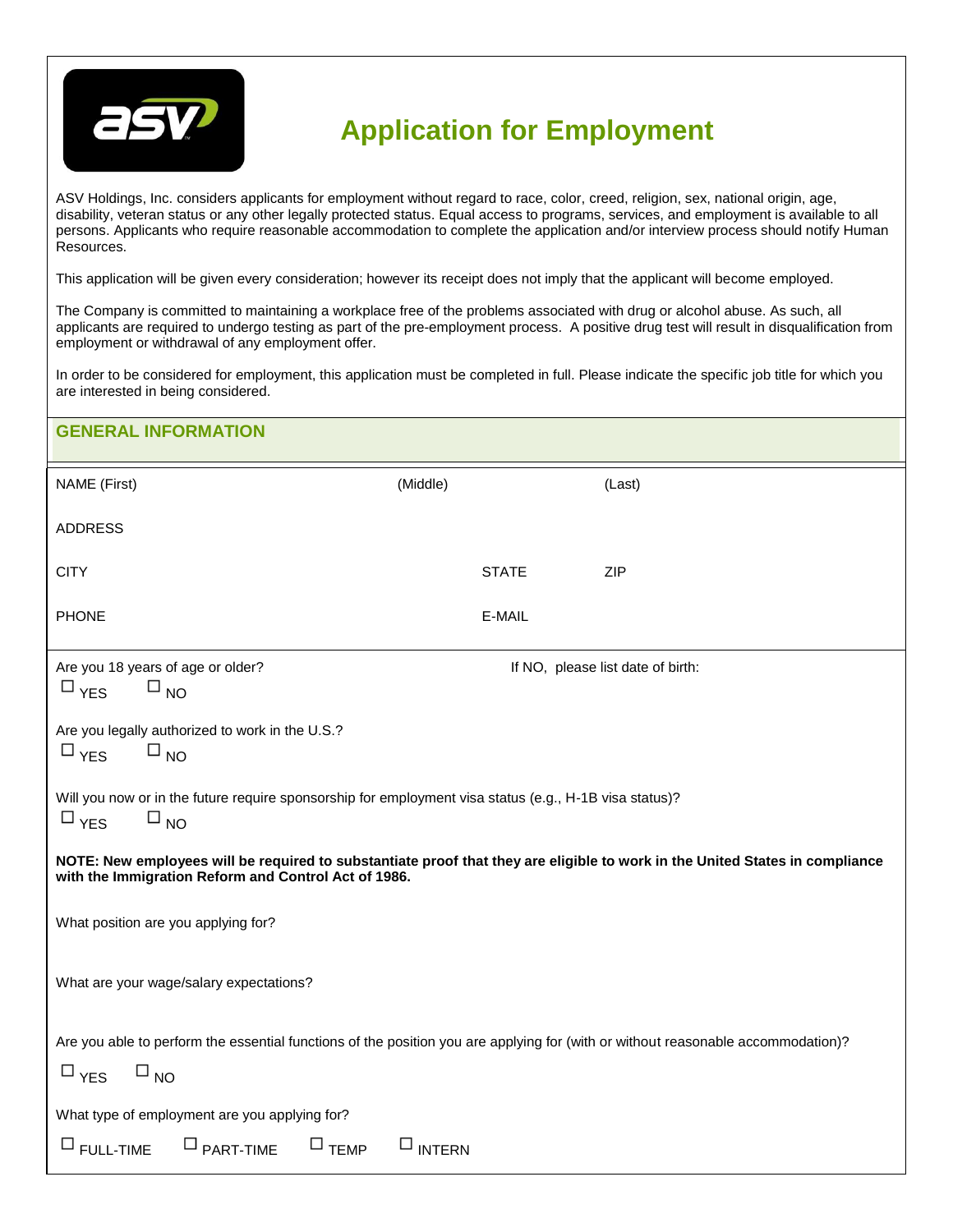| What is your Availability?                                                                                                                                                   |                            |                                                                                                                                      |  |  |
|------------------------------------------------------------------------------------------------------------------------------------------------------------------------------|----------------------------|--------------------------------------------------------------------------------------------------------------------------------------|--|--|
| DAYS:                                                                                                                                                                        | HOURS:                     | START DATE:                                                                                                                          |  |  |
| US MILITARY EXPERIENCE:<br>$\square_{NO}$<br>$\Box$ YES                                                                                                                      | If YES, Branch of Service? | Rank/Type of Service:                                                                                                                |  |  |
| Date From:<br>Date To:<br>Special Training/Experience:                                                                                                                       |                            |                                                                                                                                      |  |  |
|                                                                                                                                                                              |                            | List any skills you possess relevant to the job you are applying for (i.e. technical skills, special training, certification, etc.): |  |  |
| Please specify how you were referred to ASV:<br>$\Box$ EMPLOYEE                                                                                                              | $\Box$ SCHOOL              | $\Box$ NEWSPAPER<br>$\Box$ WEBSITE                                                                                                   |  |  |
| Have you ever worked or applied for employment at ASV or If YES, specify which company and when:<br>any affiliated company?<br>$\Box_{\text{YES}}$ $\Box_{\text{NO}}$        |                            |                                                                                                                                      |  |  |
| Do you know anyone employed at ASV or any affiliated<br>If YES, specify name and relation:<br>company?<br>$\square$ YES<br>$\square$ <sub>NO</sub>                           |                            |                                                                                                                                      |  |  |
| If the position for which you are applying requires the operation of a motor vehicle, do you possess a current driver's license?<br>$\square$ <sub>NO</sub><br>$\square$ YES |                            |                                                                                                                                      |  |  |
|                                                                                                                                                                              |                            |                                                                                                                                      |  |  |
| <b>EDUCATION</b>                                                                                                                                                             |                            |                                                                                                                                      |  |  |
| <b>HIGH SCHOOL</b><br><b>NAME &amp; ADDRESS</b>                                                                                                                              |                            |                                                                                                                                      |  |  |
| Area of Study?                                                                                                                                                               |                            | Years Completed                                                                                                                      |  |  |
| Did you Graduate?<br>$\square$ No<br>$\Box$ Yes                                                                                                                              | $\Box$ Enrolled            | If so, Degree Received                                                                                                               |  |  |
| <b>COLLEGE</b><br><b>NAME &amp; ADDRSS:</b>                                                                                                                                  |                            |                                                                                                                                      |  |  |
| Area of Study?                                                                                                                                                               |                            | Years Completed                                                                                                                      |  |  |
| Did you Graduate?<br>$\square$ Yes<br>$\square$ <sub>No</sub>                                                                                                                | $\Box$ Enrolled            | If so, Degree Received                                                                                                               |  |  |
| <b>OTHER</b><br><b>SCHOOL NAME &amp; ADDRESS:</b>                                                                                                                            |                            |                                                                                                                                      |  |  |
| Area of Study?                                                                                                                                                               |                            | Years Completed                                                                                                                      |  |  |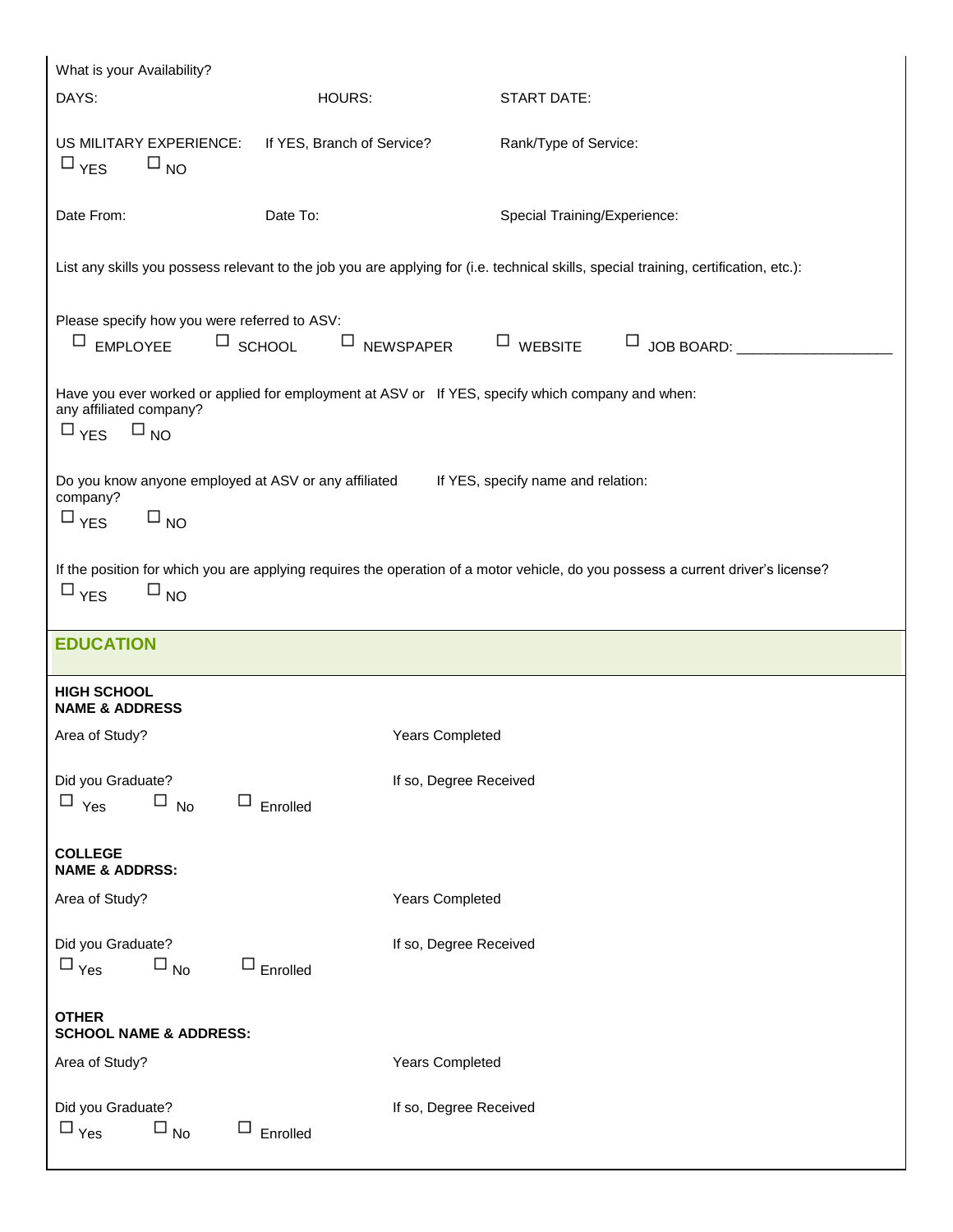| <b>EMPLOYMENT</b>                                                    |                                                 |                       |
|----------------------------------------------------------------------|-------------------------------------------------|-----------------------|
| Are you currently employed?<br>$\square$ YES<br>$\square$ NO         | IF YES:<br>$\Box$ FULL-TIME<br>$\Box$ PART-TIME | $\Box$ TEMPORARY      |
| PLEASE PROVIDE INFORMATION ON YOUR LAST THREE EMPLOYMENT EXPERIENCES |                                                 |                       |
| <b>EMPLOYMENT</b><br>From:<br><b>DATES</b>                           |                                                 | To:                   |
| <b>COMPANY:</b>                                                      |                                                 |                       |
| Name:                                                                |                                                 | Phone:                |
| <b>Street Address:</b>                                               |                                                 |                       |
| City:                                                                | State:                                          | Zip:                  |
| <b>SUPERVISOR:</b>                                                   |                                                 |                       |
| Name/Title:                                                          |                                                 |                       |
| Phone:                                                               | Email:                                          |                       |
| <b>POSITION:</b>                                                     |                                                 |                       |
| Title:                                                               | <b>Starting Salary:</b>                         | <b>Ending Salary:</b> |
| Description of Duties:                                               |                                                 |                       |
| Reason for Leaving:                                                  |                                                 |                       |
| <b>EMPLOYMENT</b><br>From:<br><b>DATES</b>                           |                                                 | To:                   |
| <b>COMPANY:</b>                                                      |                                                 |                       |
| Name:                                                                |                                                 | Phone:                |
| Street Address:                                                      |                                                 |                       |
| City:                                                                | State:                                          | Zip:                  |
| <b>SUPERVISOR:</b>                                                   |                                                 |                       |
| Name/Title:                                                          |                                                 |                       |
| Phone:                                                               | Email:                                          |                       |
| <b>POSITION:</b>                                                     |                                                 |                       |
| Title:                                                               | <b>Starting Salary:</b>                         | Ending Salary:        |
| Description of Duties:                                               |                                                 |                       |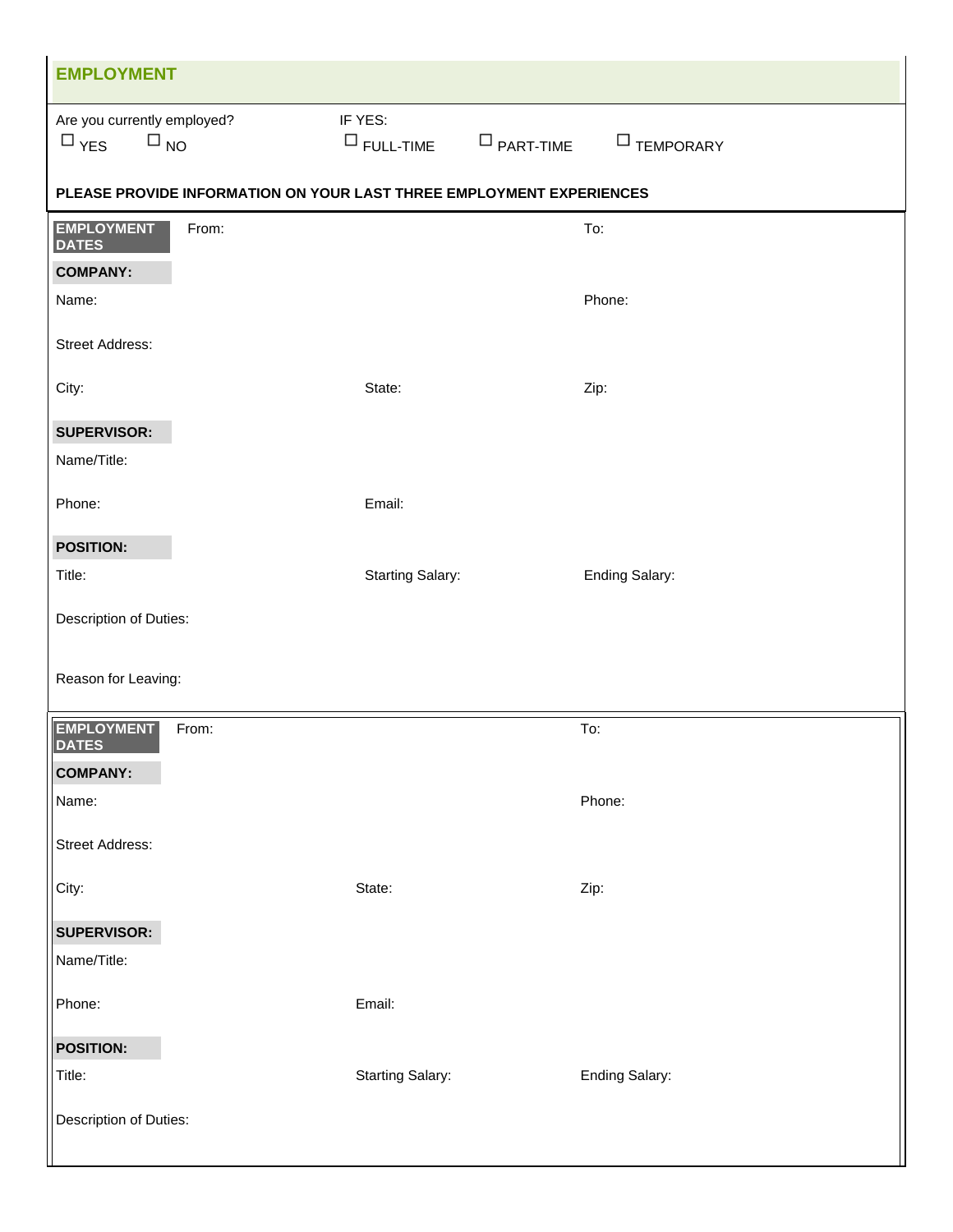| Reason for Leaving:                                                       |                         |                        |  |  |
|---------------------------------------------------------------------------|-------------------------|------------------------|--|--|
| <b>EMPLOYMENT</b><br>From:<br><b>DATES</b>                                |                         | To:                    |  |  |
| <b>COMPANY:</b>                                                           |                         |                        |  |  |
| Name:                                                                     |                         | Phone:                 |  |  |
| <b>Street Address:</b>                                                    |                         |                        |  |  |
| City:                                                                     | State:                  | Zip:                   |  |  |
| <b>SUPERVISOR:</b>                                                        |                         |                        |  |  |
| Name/Title:                                                               |                         |                        |  |  |
| Phone:                                                                    | Email:                  |                        |  |  |
| <b>POSITION:</b>                                                          |                         |                        |  |  |
| Title:                                                                    | <b>Starting Salary:</b> | <b>Ending Salary:</b>  |  |  |
| Description of Duties:                                                    |                         |                        |  |  |
| Reason for Leaving:                                                       |                         |                        |  |  |
| Please explain any gaps in employment:                                    |                         |                        |  |  |
| Have you ever been discharged or forced to resign from any job?           |                         |                        |  |  |
| $\Box$ YES<br>$\square_{\,\rm NO}$                                        |                         |                        |  |  |
| If YES, please explain:                                                   |                         |                        |  |  |
| <b>SKILLS ASSESSMENT</b>                                                  |                         |                        |  |  |
| Indicate the number of years of experience in the box next to each skill. |                         |                        |  |  |
| <b>Skilled Labor</b>                                                      |                         |                        |  |  |
| Surface Preparation                                                       | Carpenter               | <b>Read Blueprints</b> |  |  |
| <b>Industrial Painting</b>                                                | Small Engine Mechanic   | Laser                  |  |  |
| E-Coat Operator                                                           | Auto Mechanic           | Brakeshear             |  |  |
| Grinder                                                                   | Diesel Mechanic         | Shop Math              |  |  |
| Saw Operator                                                              | Metric System           |                        |  |  |
| Welder                                                                    |                         |                        |  |  |
| Certified                                                                 | Robotic                 | Fitter-Welder          |  |  |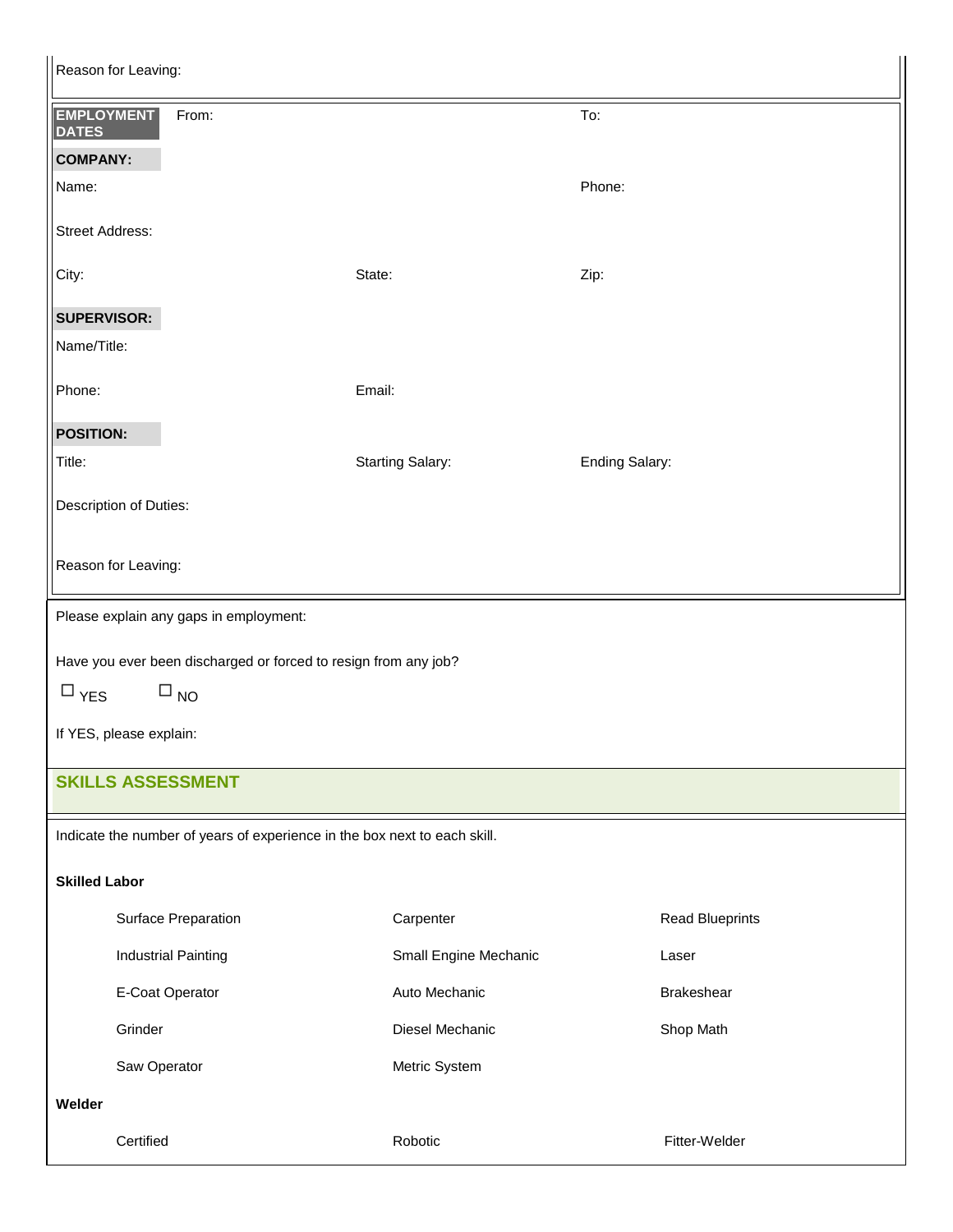| <b>MIG</b>                                                                                                        | <b>Welder's Gear</b>            | Other              |  |
|-------------------------------------------------------------------------------------------------------------------|---------------------------------|--------------------|--|
| <b>TIG</b>                                                                                                        | Weld Symbols                    |                    |  |
| <b>Tooling</b>                                                                                                    |                                 |                    |  |
| <b>Tool Die</b>                                                                                                   | Precision Measuring             |                    |  |
| Labor/Lt. Industrial                                                                                              |                                 |                    |  |
| Warehouse                                                                                                         | <b>Inventory Control</b>        | Other              |  |
| <b>Material Handling</b>                                                                                          | <b>Certified Forklift</b>       |                    |  |
| Shipping/Receiving                                                                                                | <b>Truck Driver/CDL License</b> |                    |  |
| Manufacturing                                                                                                     |                                 |                    |  |
| Lean Manufacturing                                                                                                | <b>RIP Workshops</b>            | Assembly           |  |
| <b>Machinist</b>                                                                                                  |                                 |                    |  |
| <b>CNC Lathe</b>                                                                                                  | Setups                          | <b>Punch Press</b> |  |
| <b>CNC Mill</b>                                                                                                   | Editing                         | Plasma Cutter      |  |
| <b>Manual Mill</b>                                                                                                | Programming                     |                    |  |
| Manual Lathe                                                                                                      | <b>Drill Press</b>              |                    |  |
| Engineering                                                                                                       |                                 |                    |  |
| AutoCAD                                                                                                           | SolidWorks                      |                    |  |
| <b>Safety Training/ Certification</b>                                                                             |                                 |                    |  |
| Haz Mat Training                                                                                                  | <b>CPR</b>                      |                    |  |
| <b>Clerical/Administrative</b>                                                                                    |                                 |                    |  |
| MS Word                                                                                                           | PowerPoint                      | 10 Key             |  |
| <b>MS Excel</b>                                                                                                   | PageMaker                       | Type wpm           |  |
| Outlook                                                                                                           | AS 400                          | Access             |  |
| Please summarize special skills, qualifications or experience, which make you suitable for the position you seek. |                                 |                    |  |
|                                                                                                                   |                                 |                    |  |
| <b>REFERENCES</b>                                                                                                 |                                 |                    |  |
| Have you ever been known by another name?<br>$\square$ NO<br>$\square$ YES                                        | If YES, what name?              |                    |  |
| Please advise us if there is any employer, including your present one, we should not contact:                     |                                 |                    |  |